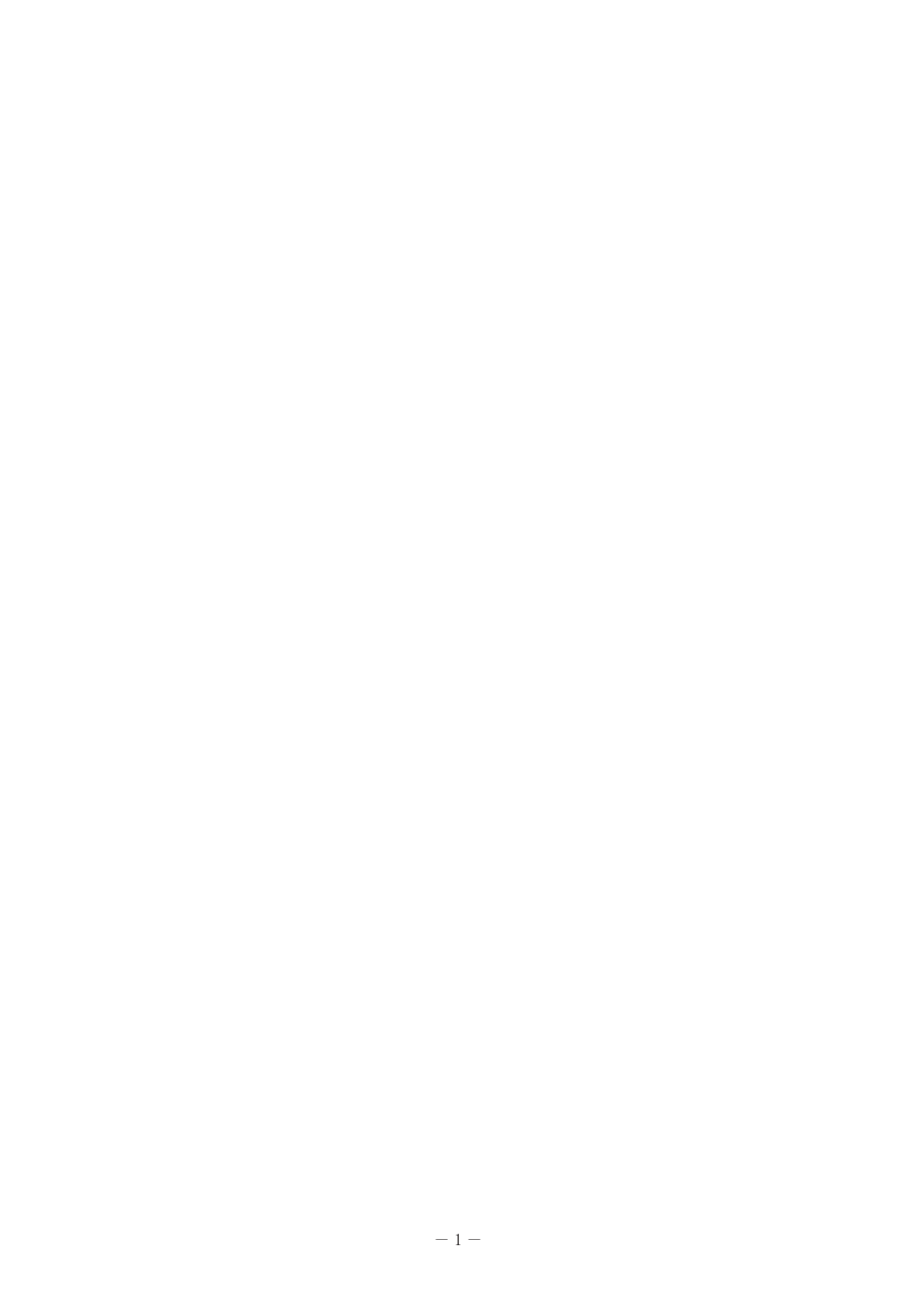## リスニングテスト

英文は 2 回放送されます。途中でメモをとってもかまいません。

1 対話を聞いて、チャイムが鳴ったところに入る文として最も適切なものを、 それぞれ1~4から1つ選び、その番号を書きなさい。

| $(1)$ 1. Good morning.     | 2. It's fine today.          |
|----------------------------|------------------------------|
| $3.$ I'm fine, too.        | 4. See you.                  |
|                            |                              |
| (2) 1. Tomorrow is Sunday. | 2. Today is sunny.           |
| 3. Yesterday was hot.      | 4. It will be rainy.         |
|                            |                              |
| $(3)$ 1. Me too.           | 2. I have two.               |
| 3. She has twelve.         | 4. You are twenty years old. |
|                            |                              |
| $(4)$ 1. Yes, I like rice. | 2. Really?                   |
| 3. Yes, I do.              | 4. No, I'm not.              |
|                            |                              |
| $(5)$ 1. Yes, I am.        | 2. Yes, I can.               |
| 3. Yes, I do.              | 4. I like English.           |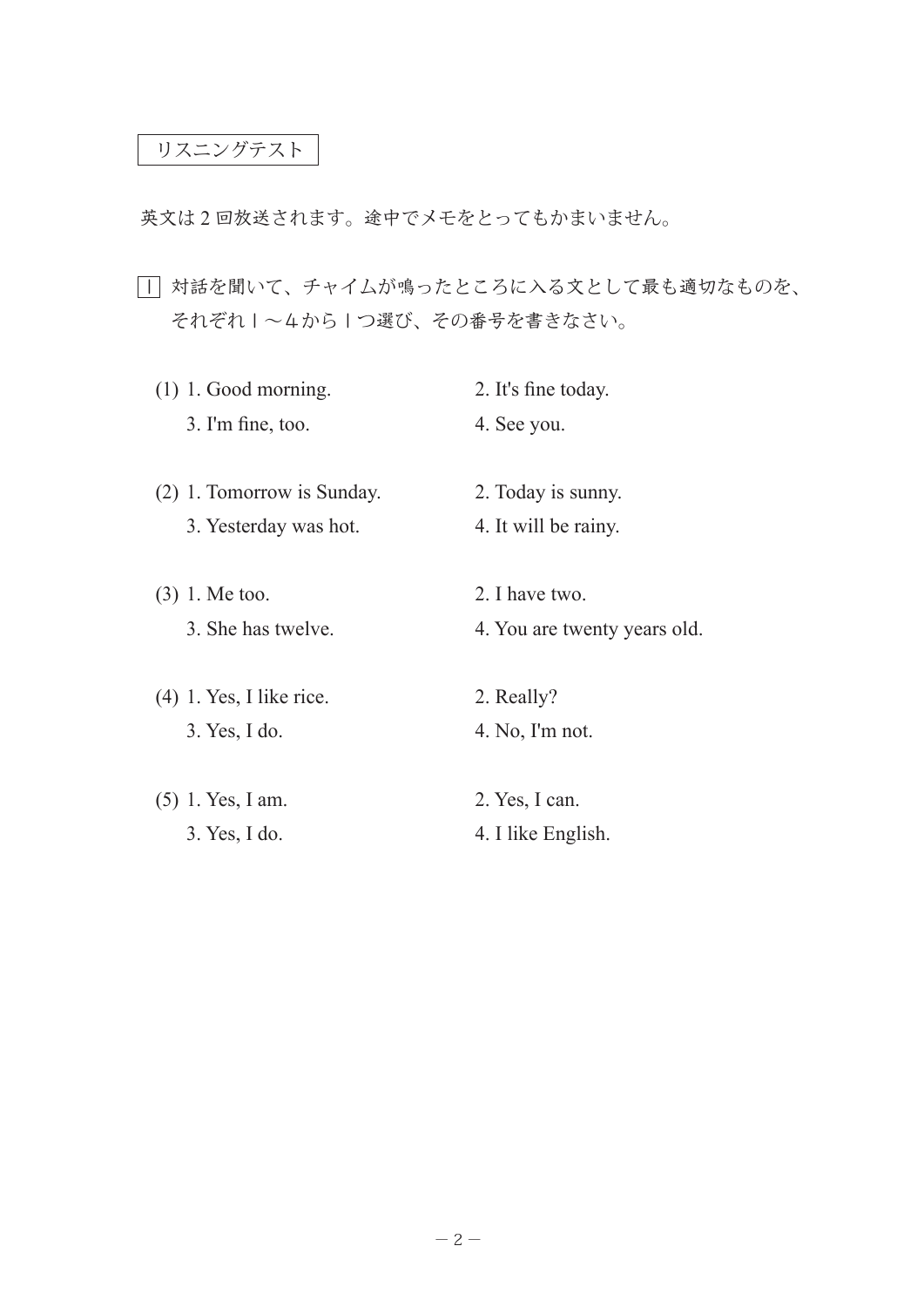2 絵を参考にしながら、ある男の子のスピーチをよく聞いて、(1) ~ (4) の英 文と内容が一致すれば〇を、違っていれば×を書きなさい。



- (1) He went to a restaurant in Hawaii last summer.
- (2) His father didn't understand the sign.
- (3) The restaurant isn't near the beach.
- (4) This sign means people must wear shirts and shoes in the restaurant.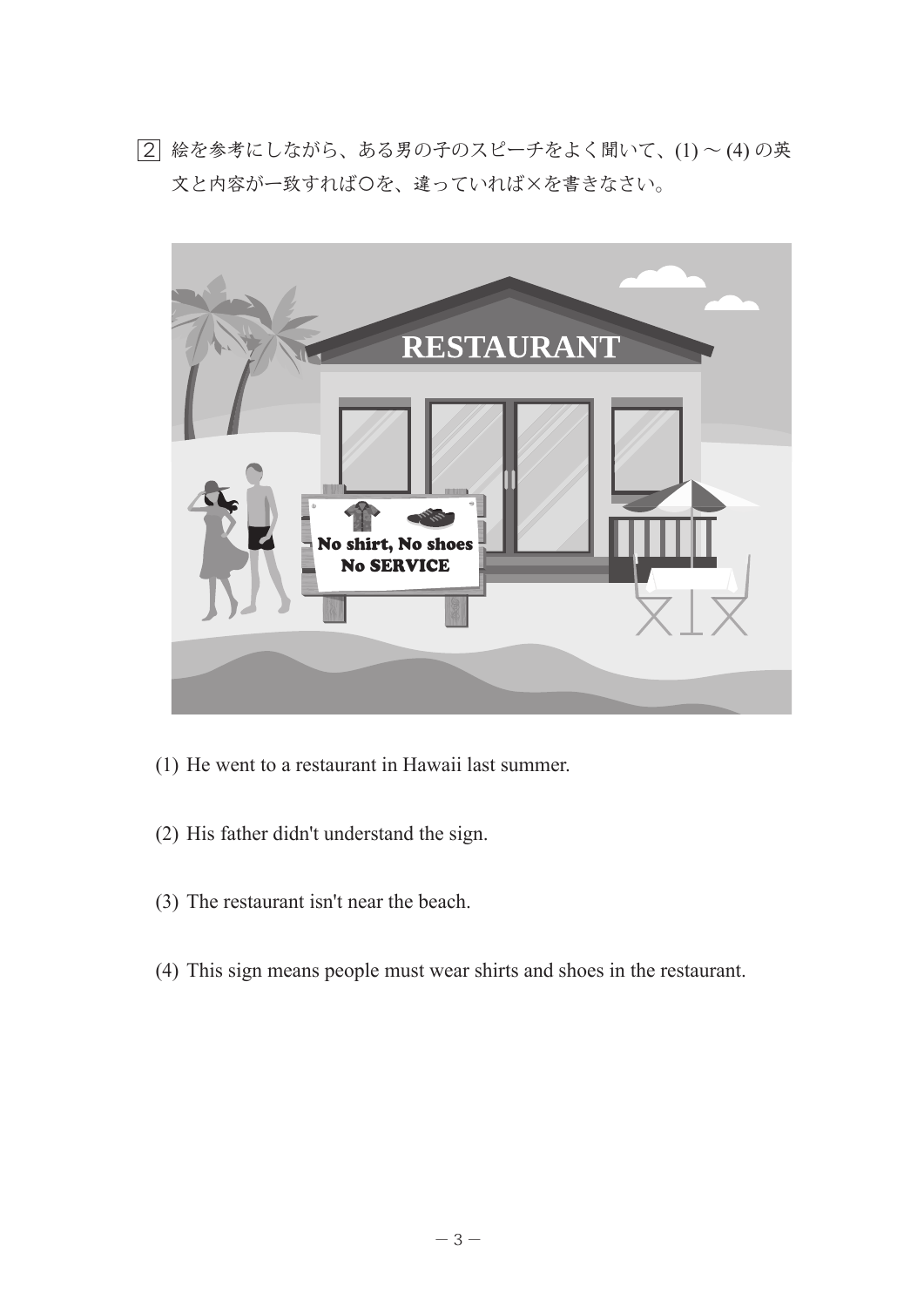- 3 対話やスピーチの後に、それぞれの内容に関する2つの質問をします。そ の答えとして最も適切なものをそれぞれ1~4から1つ選び、その番号を 書きなさい。
	- $(1) 1$

| 1. It's under the restroom.    | 2. It's under the stairs.     |
|--------------------------------|-------------------------------|
| 3. It's next to the stairs.    | 4. It's next to the elevator. |
| $(1) - 2$                      |                               |
| 1. It's on the basement floor. | 2. It's on the ground floor.  |
| 3. It's on the 1st floor.      | 4. It's on the 2nd floor.     |

| $-1$                        |                                  |
|-----------------------------|----------------------------------|
| 1. She has one.             | 2. She has two.                  |
| 3. She has three.           | 4. She has four.                 |
| $(2) - 2$                   |                                  |
| 1. Yes, he has apple juice. | 2. Yes, he has orange juice.     |
| 3. No, he doesn't.          | 4. He doesn't like orange juice. |
|                             |                                  |

| $(3) - 1$      |                |
|----------------|----------------|
| 1. Two days.   | 2. Two weeks.  |
| 3. Ten days.   | 4. Ten weeks.  |
| $(3) - 2$      |                |
| 1. Last March. | 2. Last month. |
| 3. Brazil.     | 4. Australia.  |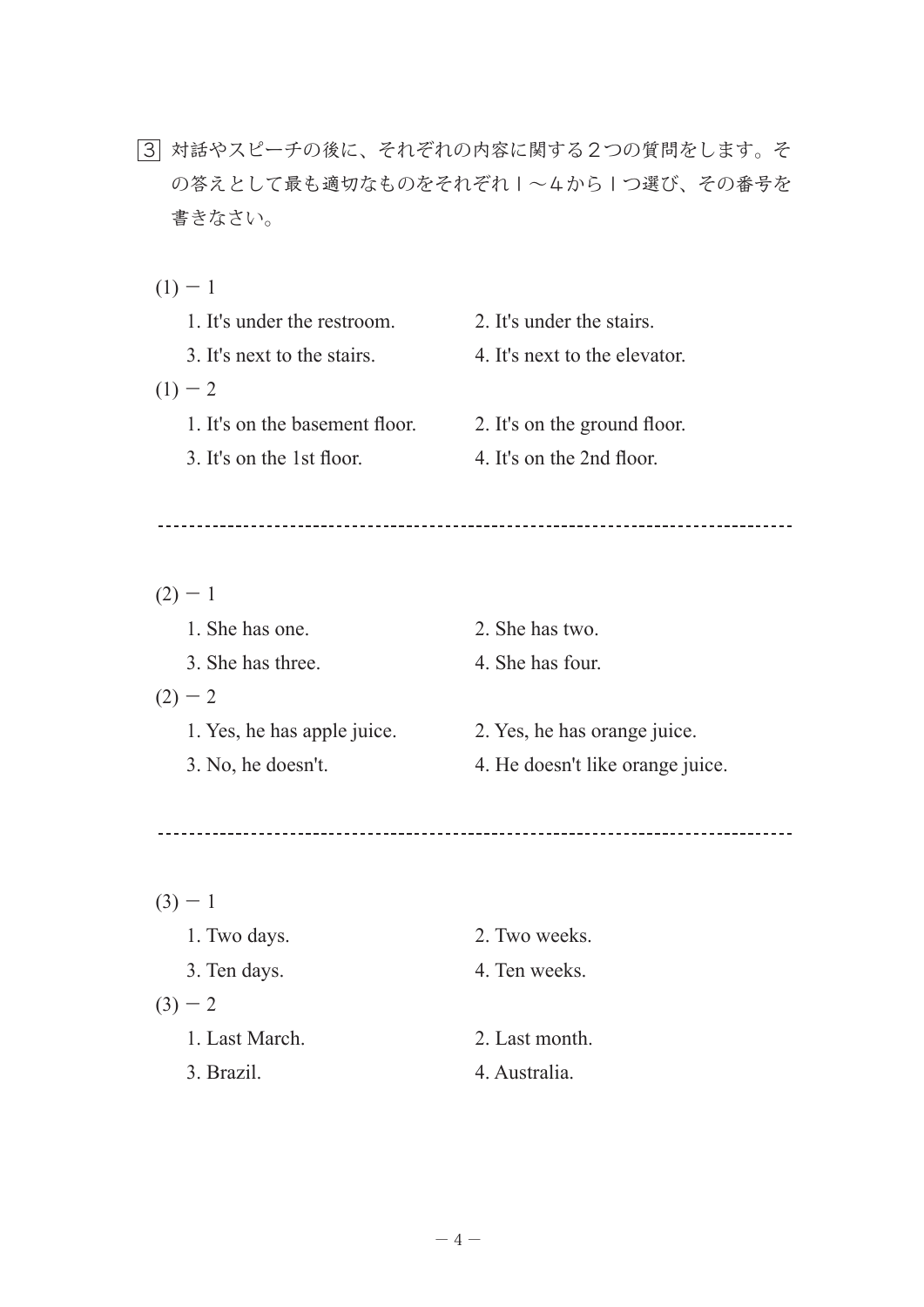- 4 次の英文の意味が通るように、下線部に最も適切な英単語を1語書きな さい。
	- (1) Penguins are birds but they can't .
	- (2)  $^{\circ}$ A" is the letter of the English alphabet.
	- $(3)$  The sun rises in the  $(3)$ .
	- (4) The book is written English.
- 5 次の対話が成立するように、( )に入れるのに最も適切なものをそれ ぞれ1~4から1つ選び、その番号を書きなさい。
	- (1) A: Let's go shopping in Shibuya this weekend. B: Sorry,  $I($ ).
		- 1. will 2. shall 3. can 4. can't
	- (2) A: Are Paul and Emma from Australia?  $B: Yes, ($  are.
		- 1. we  $2.$  they  $3.$  he  $4.$  she
	- (3) A: How  $($ ) is that shirt? B: It's 15 dollars.
		- 1. much 2. many 3. old 4. nice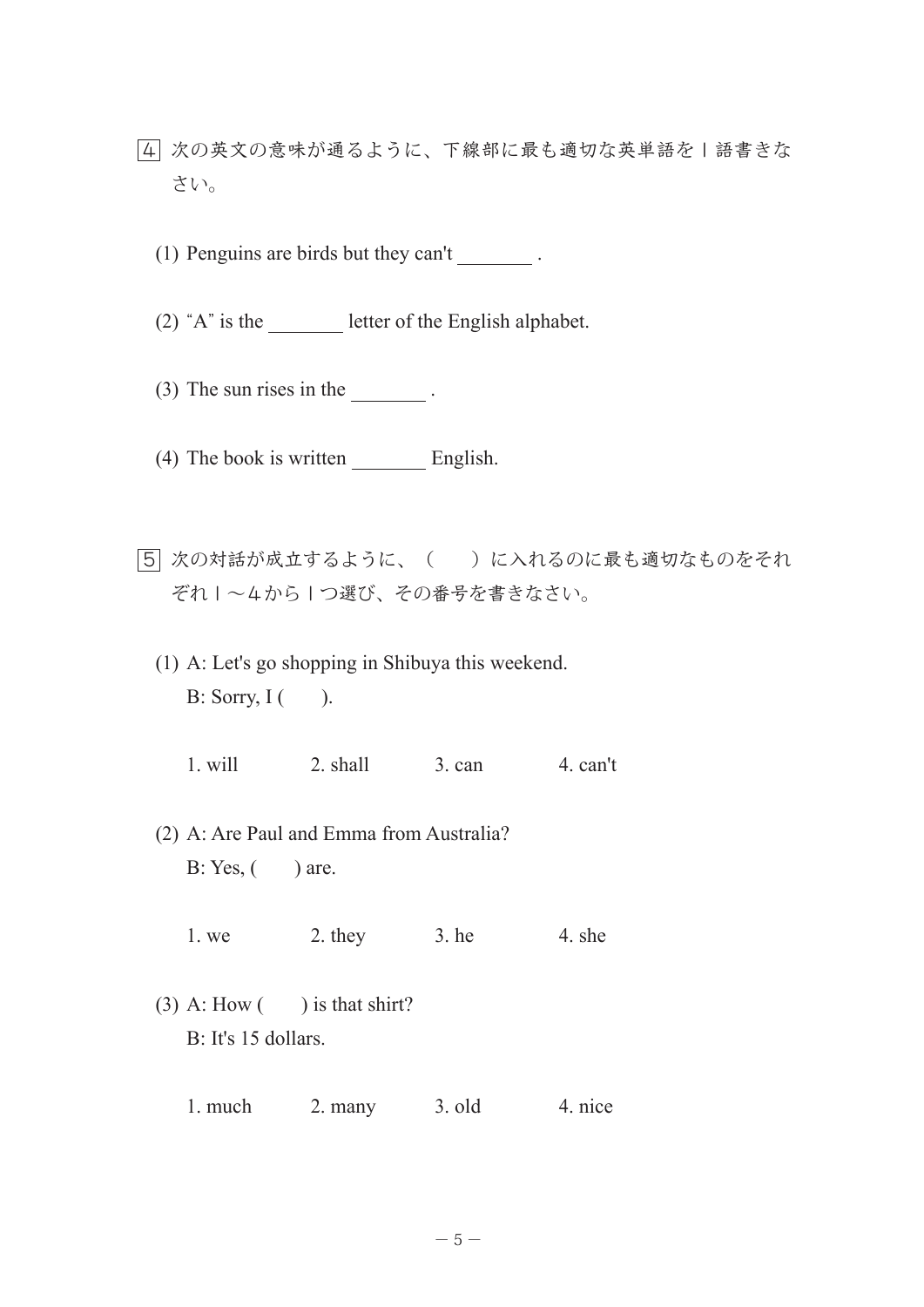- (4) A: What  $($   $)$  do you like? B: I like green.
	- 1. sport 2. food 3. color 4. subject
- 6 次の a, b 各組の文がほぼ同じ内容を表すように、下線部に最も適切な英単 語を1語書きなさい。
	- (1) a.  $\Gamma$  It's five fifty.  $b. \perp$  It's ten to \_\_\_\_\_\_\_.
	- (2) a.  $\Gamma$  He is the fastest runner in the world.  $b. \perp$  He runs faster than \_\_\_\_\_\_\_ other runner in the world.
	- (3) a.  $\Gamma$  It is easy for me to cook curry.  $b. \perp$  I can cook curry \_\_\_\_\_\_.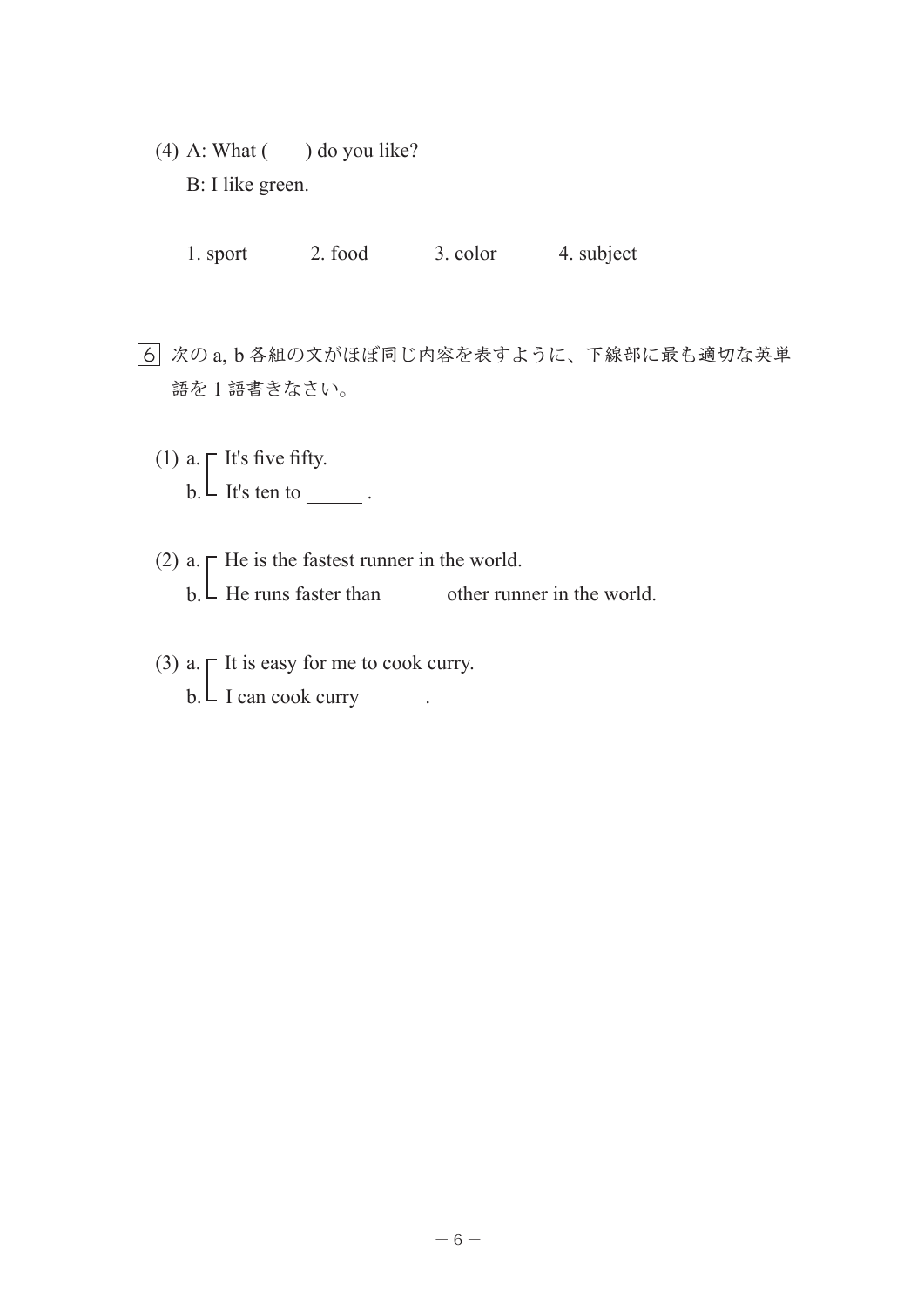- 7 次の対話の内容に合うように、( )に入る最も適切なものをそれぞれ 1~4から 1 つ選び、番号を書きなさい。
	- (1) A : Does this bus go to Shinjuku station?
		- B : Yes.
		- $A: ($   $)$
		- B : About 30 minutes.
		- 1. How much is it? 2. How long does it take? 3. How high? 4. How often do you take?
	- (2) A : What a nice T-shirt! Where did you get it?  $B: ($  )
		- 1. I like it. 2. At a shop near my house. 3. I got it yesterday. 4. My uncle did.
	- (3) A : Hello, this is Tom speaking. May I speak to Judy?  $B :$  Sorry, she is out now.  $($ 
		- 1. See you later. 2. Thank you for calling me. 3. Why not? 4. Can I take a message?
	- (4) A : Do you know any good sushi restaurants around here?
		- B : Yes, I know one. It's very popular.

You have to wait for a long time to eat sushi there.

- A : ( ) I'd like to eat there anyway.
- 1. It's OK. 2. No, thank you. 3. That's nice. 4. I don't think so.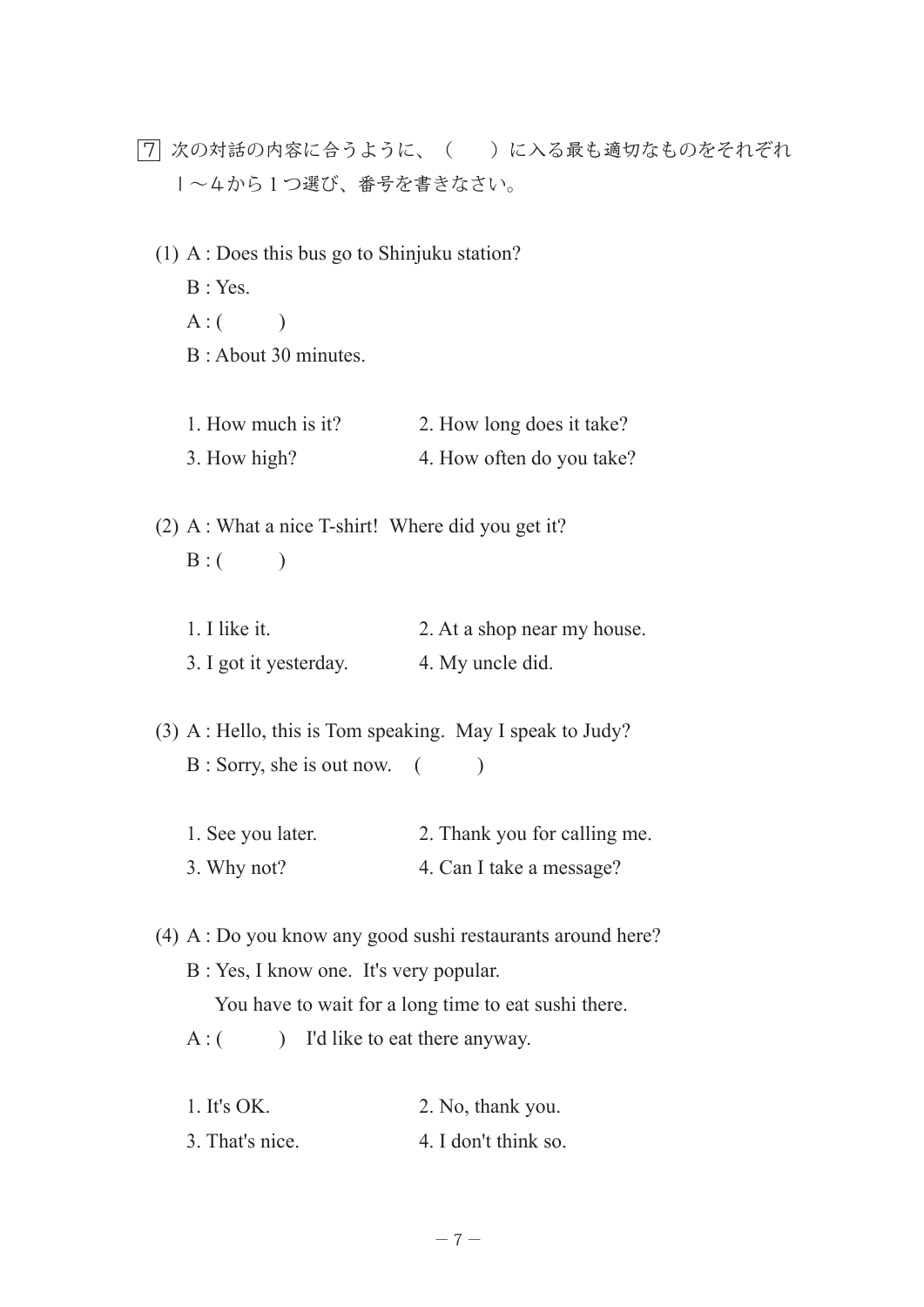- 8 次の a, b 各組の下線部に、それぞれ文の意味が通り、さらにつづりが共通 する英単語を | 語書きなさい。
	- $(1)$  a. Be careful not to from the roof. b. It begins to snow here late in  $\cdot$
	- (2) a. I'm interested Japanese history. b. I was born 1996.
	- (3) a. Miyazawa Kenji wrote this . b. We are going to a hotel in Kyoto.

9 次の文章が表すものを、それぞれ英単語 1 語で書きなさい。

- (1) It is very popular in England and New Zealand. It has become one of the most popular sports in Japan. A lot of young people like it. Each team has 15 players. We held the World Cup in Japan in 2019. The Japanese team was really good.
- (2) It has wings and engines. It is very big and expensive. When we go abroad, we usually use it. Many of them come to Narita from all over the world.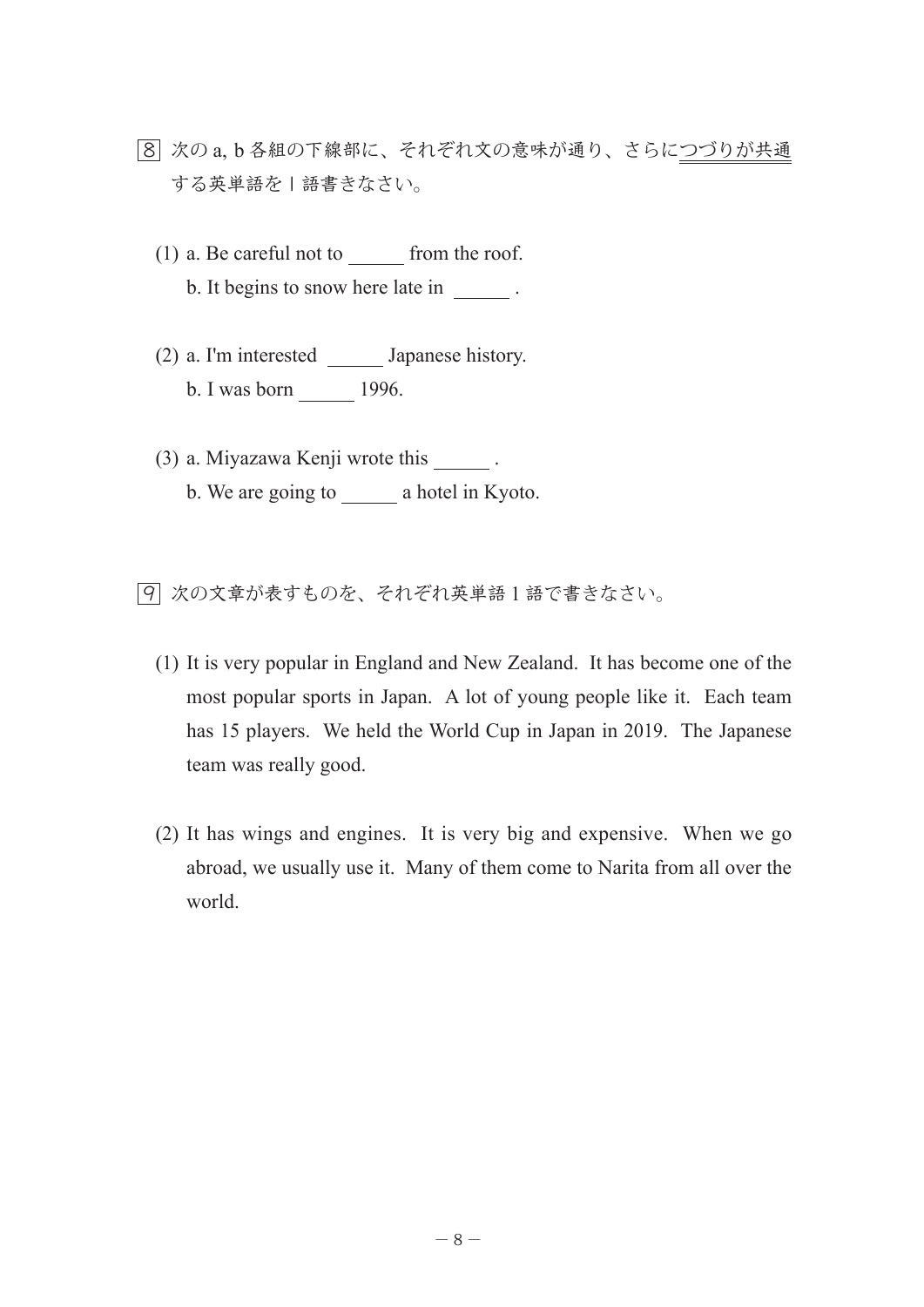- 10 次の日本文の意味を表すように①~⑤までを並べかえたとき、2番目と4 番目にくる語句を番号で答えなさい。文頭にくる語も小文字で書いてあり ます。
	- (1) 私たちは午前中に 4 時間授業があります。

 $[$   $\odot$  we  $\odot$  the  $\odot$  have  $\odot$  in  $\odot$  four classes  $]$  morning.

- (2) その庭は雪で覆われていました。 [① with ② was ③ snow ④ covered ⑤ the garden].
- (3) 明日、晴れたらハイキングに行こう。  $[$  ( $\Diamond$  hiking  $\Diamond$  let's  $\Diamond$  if  $\Diamond$  it's  $\Diamond$  go] sunny tomorrow.
- (4) 英語ですべての月の名前が言えますか。 [① the months ② you ③ can ④ all ⑤ say] of the year in English?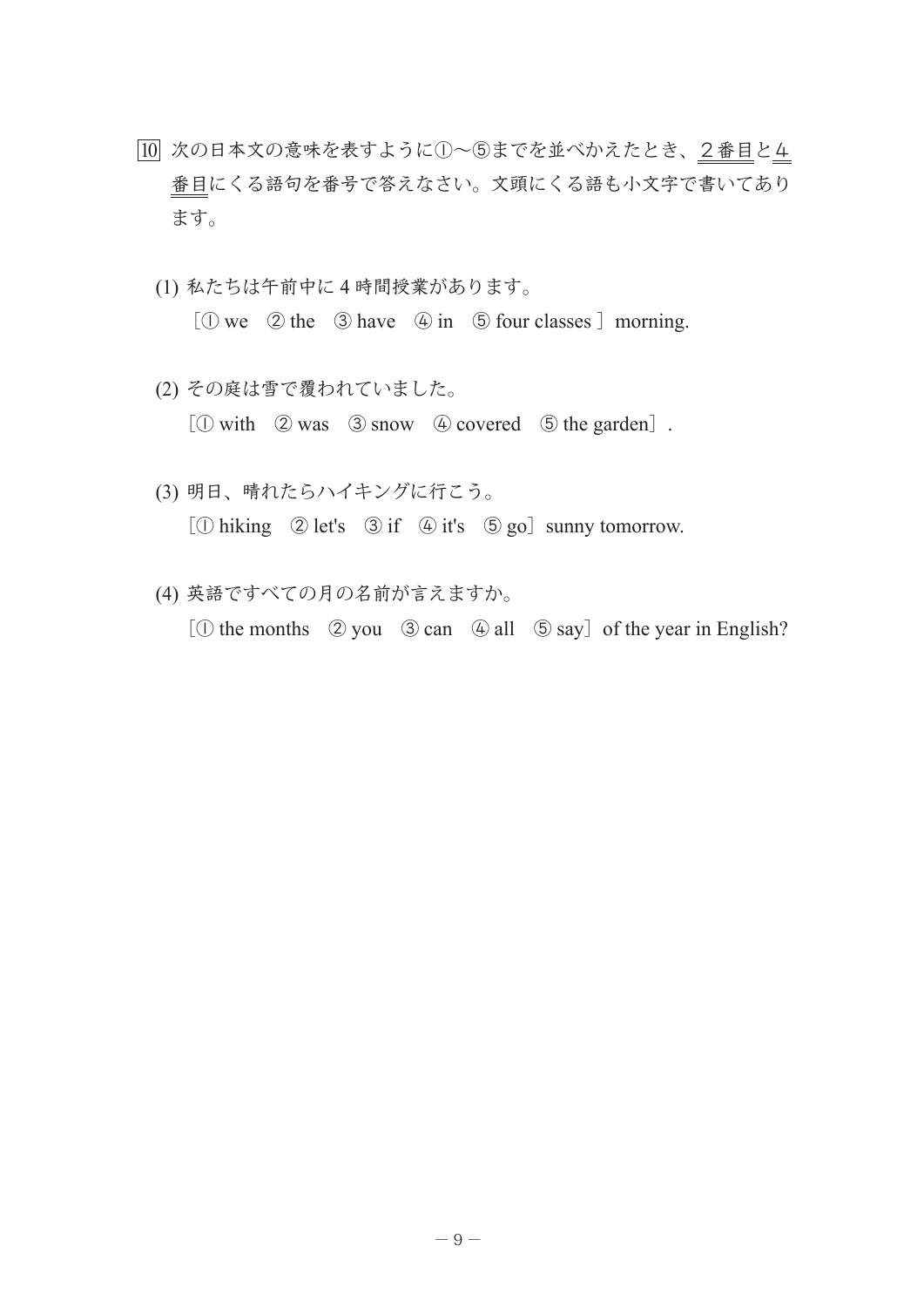11 次の案内文の内容に関する質問の答えとして、最も適切なものをそれぞれ 1~4から1つ選び、その番号を書きなさい。

## Summer Festival

Date : Saturday, Sunday, and Monday, August 8 - 10

Time : 4:00 p.m. to 8:00 p.m. every day

Place : Yokohama Public Park Number 4

Fee : 100 Yen for Adults (Free for Children)

 Our town will have a local summer festival during the second weekend in August. There will be music, games, and dancing. Everyone is welcome to come and enjoy!

 There is a small fee for adults of 100 yen, but children up to the third grade of junior high school do not have to pay to enter. Adults can pay at the festival. Everyone who comes to the festival will get a free balloon!

 At the festival, you can buy food and drinks, too. *Yaki*-*soba* is 200 yen per plate. Shaved ice is 100 yen, and you can choose strawberry, lemon, or watermelon flavor. Hot dogs are also available for 150 yen each. Bottles of water are 100 yen. Apple juice and sodas are 100 yen, too.

Please join us, and have some fun this summer!

- (1) What is this ad about?
	- 1. A restaurant. 2. A junior high school event.

3. Music and dancing. 4. A local town event.

(2) How much is a plate of *yaki*-*soba*, a bowl of shaved ice, and a bottle of water?

1. 200 yen. 2. 300 yen. 3. 400 yen. 4. 500 yen.

(3) How many flavors of shaved ice do they have?

1. One. 2. Two. 3. Three. 4. Four.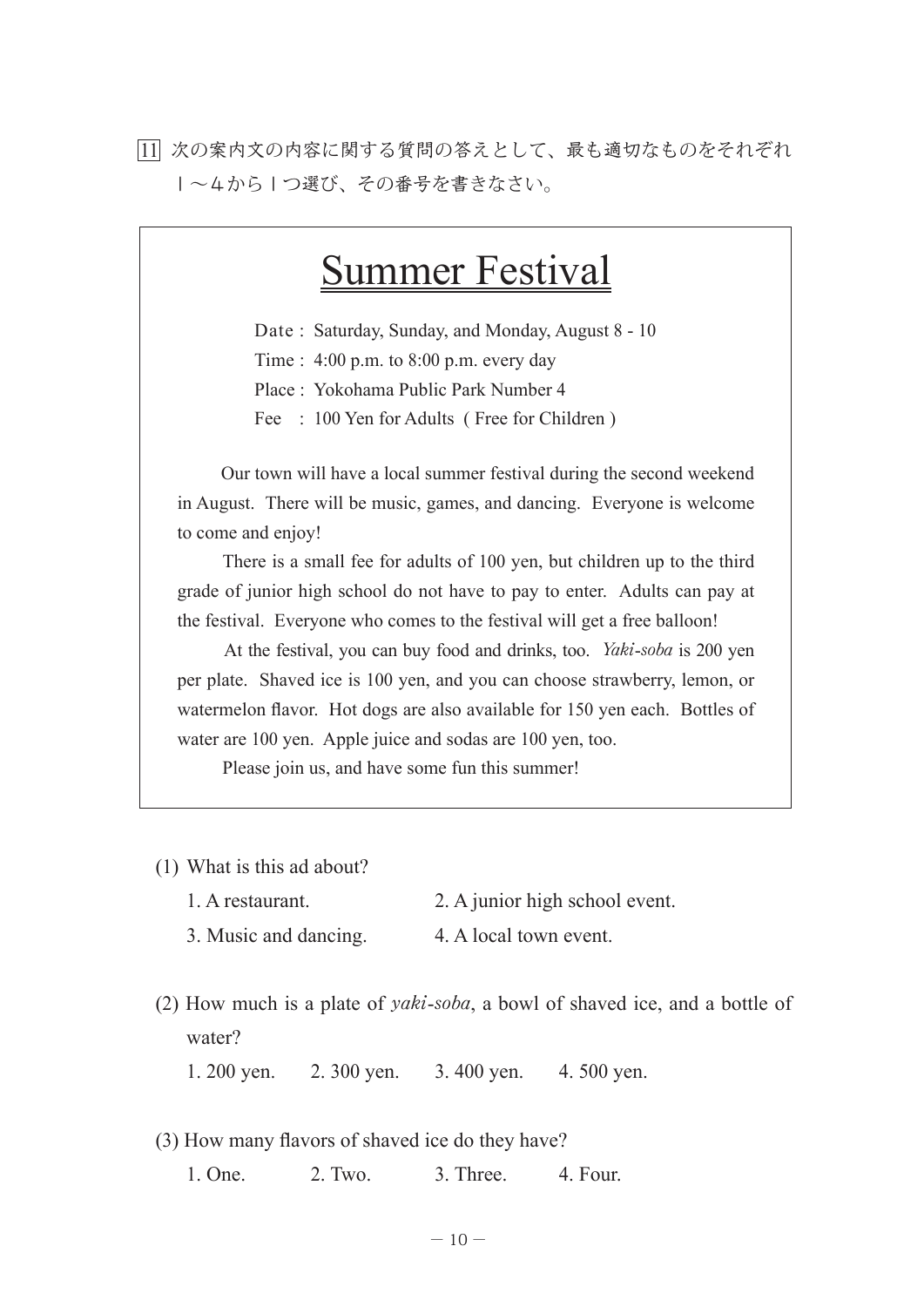12 次の手紙の内容に関する質問の答えとして、最も適切なものをそれぞれ1 ~4から1つ選び、その番号を書きなさい。

December 20, 2020 Dear Grandma,

> Thank you for having me at your house during my school's winter vacation last year. I had a lot of fun with you and Grandpa. I was very happy to go to a warm place with sandy beaches. I enjoyed surfing, shopping, and foods in Hawaii.

> When I went shopping in the mall, I was nervous to talk to the store staff, but they were very kind to me when I tried to use English. After I came back to Japan, I started to study English hard to speak better. I got 100 points on my English test last month.

> This month was especially fun because we got a new puppy dog! She has brown hair, long ears, and blue eyes. I enjoyed taking her outside to play every day. I'll send you some pictures.

> Soon my winter vacation starts. I'm going to learn cooking from Mom. When I visit you again, I promise to make dinner for you. Please look forward to that until then.

Please take care, and write back when you have time.

I wish you a Merry Christmas and a Happy New Year!

Love,

Ayako